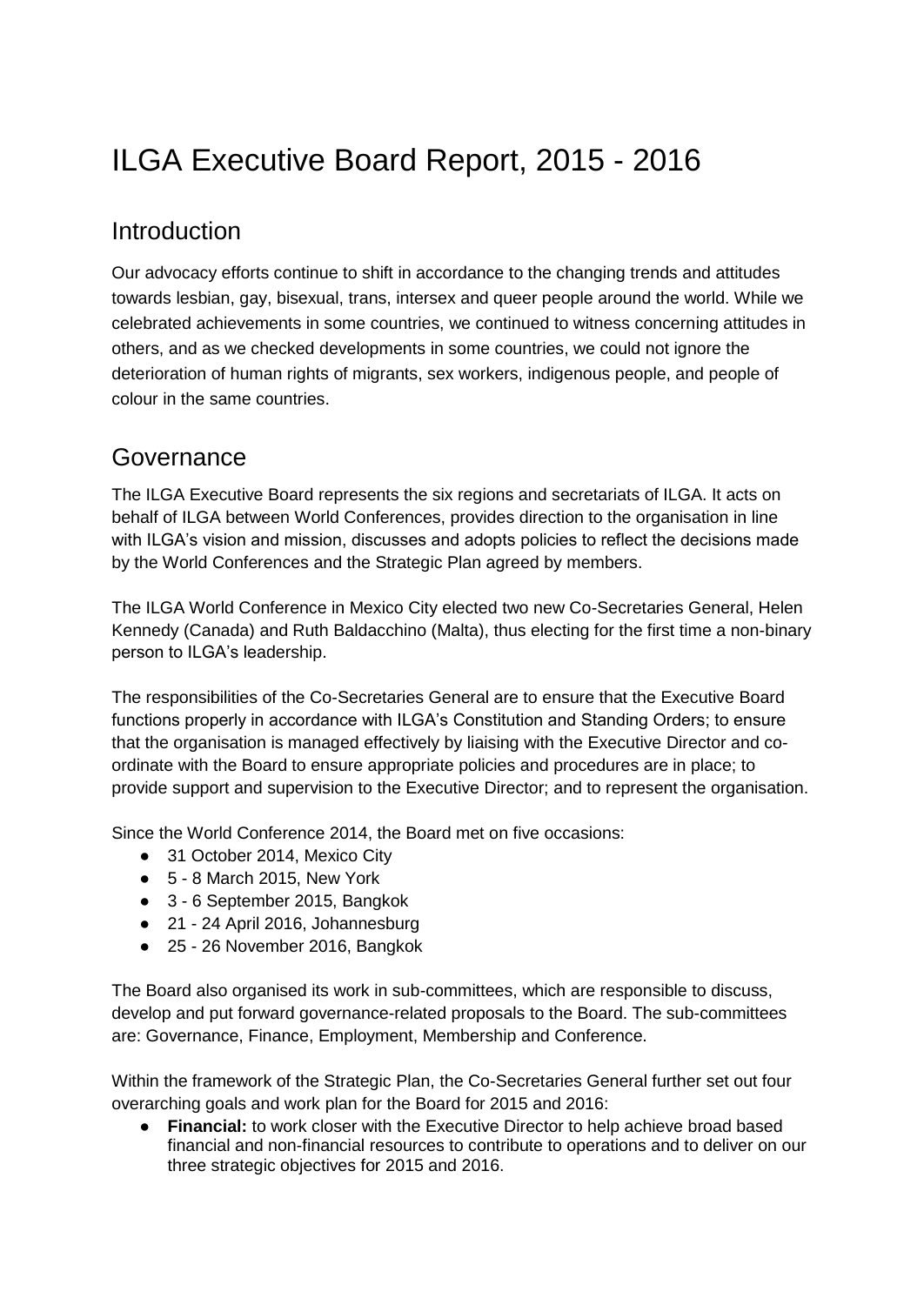- **Board Accountability:** to encourage full participation by all regional representatives on the World Board, to efficiently and effectively carry out their work of the organisation.
- **Partnerships and Collaborations:** to maintain existing and develop new relationships with key stakeholders / agencies across sectors that commit to promoting LGBTI inclusion and human rights.
- **Governance and Systems:** to ensure efficient and effective operations and management.

Work carried out under each goal:

- **Financial:** identified additional funding to offset shortfall caused by currency change (Swiss Francs / Euro); and identified funding sources for three priority program streams:
	- ntersex, with a focus on capacity-building and working on priority areas identified by intersex people
	- Trans, with a focus on depathologisation and mental health
	- Bisexual, with a focus on movement-building
- **Board Accountability:** communicated regularly with each Regional Board; strengthened communication and capacity of the Board, through training provision and team-building activities; and participated in regional conferences and thematic events where applicable.
- **Partnership & Collaboration:** identified strategic partnerships and collaborations related to our priority issues and strategic objectives; engaged with relevant agencies / stakeholders;
- **Governance & Systems:** in collaboration with the Executive Director, developed tracking systems of all relevant operational information; and in collaboration with both Board and ED, developed sustainable systems that will makes ILGA greener and more accessible.

### Strategic Plan

The Board's leadership and decision-making, and the office's programmes and activities revolve around the Strategic Plan 2014-2018, and its three strategic objectives. The report from the Office highlights the work done under each objective.

ILGA's move to Geneva meant that the organisation's UN Programme and activities have increased. ILGA has supported more activists to come to Geneva for their respective country's Universal Periodic Review, and to co-ordinate with other human rights NGOs working on LGBTI rights in this context. As the only global federation of LGBTI organisations, ILGA uses its ECOSOC status and access to the UN to raise the visibility and protection of LGBTI persons at various UN fora. ILGA has stepped up its work with the Treaty Bodies in addition to using the Universal Periodic Review of the UN member states as an effective advocacy tool.

The Board discussed and agreed to support and lead a call for the UN Human Rights Council to establish a SOGI Special Procedure, which includes the establishment of a Special Rapporteur. The Board also agreed that it will continue to work on existing gaps in relation to sexual rights and intersex human rights. The Board continued to support ILGA's UN Strategy and approving the strengthening of the UN staff team. Members of the Board represented ILGA at a number of UN-related activities and side events, and continued to engage with members and partners to step up advocacy efforts within different UN mechanisms.

Together with the *State-Sponsored Homophobia Report*, the decision to embark on the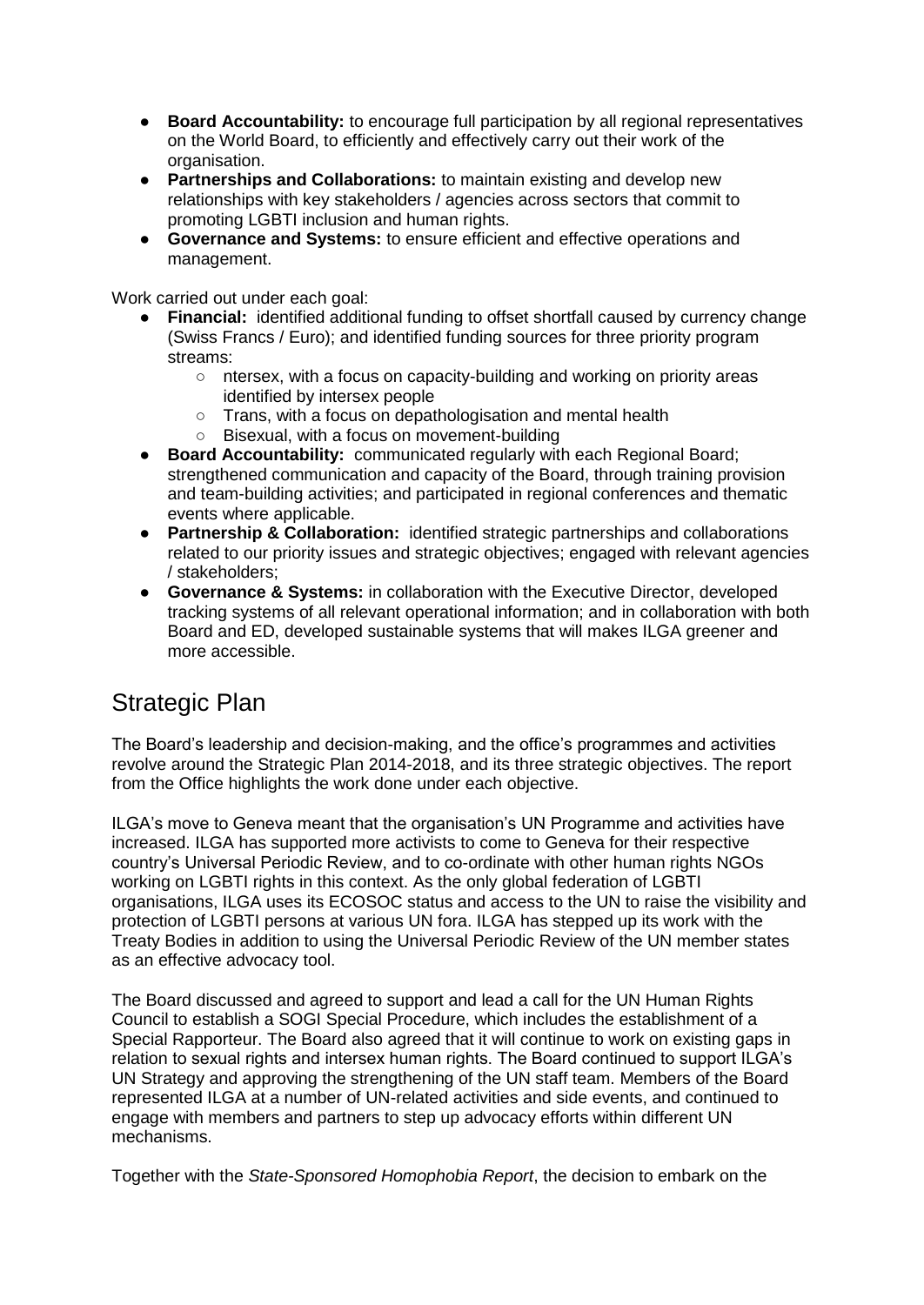*ILGA/RIWI Global Survey* has continued to affirm the significance of ILGA's position when it comes to representation of LGBTI rights on a global level. The content of the State Sponsored Homophobia report was extended in terms of the issues covered and more indepth information provided. In addition to this, the increased interest and capacity in dealing with LGBTI-related data at the global level has led ILGA to co-operate on a project about a Global LGBTI Inclusion Index promoted by the United Nations Development Programme. As mentioned in the ILGA Office Report, the participation of ILGA in the consortium of NGOs behind the EU funded initiative *ProtectDefenders.eu* for the first time provides ILGA with concrete mechanism and tools to help and support LGBTI human rights defenders in difficulty and/or in danger.

In 2014, the Co-Secretaries General set out priority issues for the two years, in line with Strategic Objective 2, which are: poverty and homelessness, disability, mental health, and violence, harassment and anti-discrimination with a focus on the following populations (by ensuring representation and further awareness): youth, intersex, bisexual and trans people. These focus areas were represented through participation and representation at relevant spaces (conferences, seminars and being invited as speakers), and in the Board discussions in relation to policies and other organisational decisions.

In addition to these, during the past two years, the Board increased its focus on strengthening ILGA's capacity. The following is an overview of the work carried out by the different Board sub-committees, that was approved by the Board in 2015 and 2016.

### **Board training:**

- 1. Induction to new Board members elected during the two years, including regional board members and regional staff
- 2. Anti-racism and anti-oppression training to all Executive Board members
- 3. Team-building activities with the aim to strengthen communication within the Board

### **Regions:**

- 1. ILGA's Executive Director, the regional co-ordinators / director of ILGA LAC, Pan-Africa ILGA, ILGA Asia and ILGA-Europe held a two-day meeting and training, in parallel with the Board meeting in Johannesburg. This was an opportunity for the ILGA Board to meet some of the regional staff, and learn more about the regional programmes and offices
- 2. Participation of the Co-Secretaries General at regional conferences (ILGA-Asia conference in Taipei, ILGA-Europe conferences in Athens and Nicosia, Pan Africa ILGA conference in Johannesburg, and ILGA Oceania conference in Wellington), and support to regional boards in terms of governance and organisational development

### **Governance**:

- 1. **Governance Manual:** discussion, proposal and approval of ILGA's Governance Manual
- 2. Revision of all Standing Orders and submission of proposals to the World **Conference**
- 3. Review and discussion of ILGA's Constitution, and submission of proposals to the World Conference

### **Employment**:

1. **Staff Manual**: discussion, proposal and approval of ILGA's Staff Manual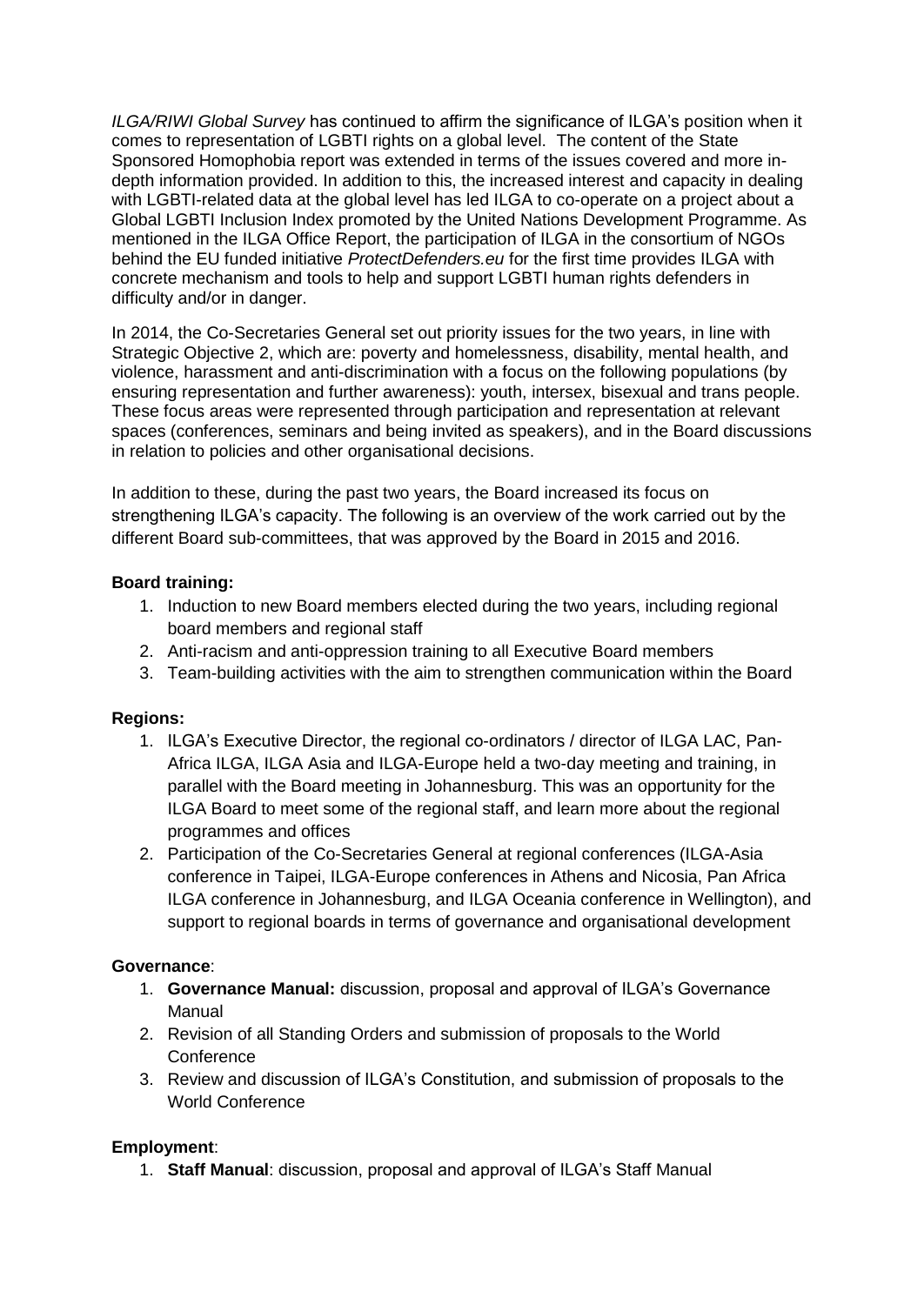- 2. Involvement with a number of Staff recruitment processes
- 3. Discussion of Staff Management with the Executive Director

Both Governance and Staff manuals include a number of policies and procedures, including Staff development and training policy, Code of conduct for Executive Board Members, Environmental Principles, Equal Opportunities Policy, Travel Policy for Board Members and Staff, Procurement policy and more.

### **Finance**:

- 1. **Finance Manual**: discussion, proposal and approval of ILGA's Finance Manual.
- 2. Approval of a Fundraising Strategy
- 3. Review and approval of audited accounts
- 4. Review and approval of Finance Reports
- 5. Discussion, review and recommendations on Budgets

#### **Membership**:

- 1. Revision of membership application process
- 2. Consultation with regional boards about new applications
- 3. Screening of new membership applications and proposals to the Board

### **Conference**:

- 1. **Conference Manual**: discussion, proposal and approval of ILGA's Conference Manual. The manual includes revised procedures for increased accessibility and diversity at the World Conference, including revised timeline, responsibilities of host organisations.
- 2. Evaluation of the World Conference, with particular emphasis on representation and scholarship criteria, accessibility and diversity at the World Conference
- 3. Proposed revised process for scholarship selection, approved by Board.
- 4. Scholarship applications: evaluation, shortlisting and selection of scholarship
- 5. Session proposals: evaluation, shortlisting and selection of sessions for Conference Programme

### Thanks and Acknowledgements

The ILGA Board wishes to thank the following:

- *For their financial support*: Sida, the Swedish International Development Agency, The Foreign Ministry of Finland, The Foreign Ministry of the Netherlands, The Foreign Ministry of Norway, the Open Society Foundations, the Arcus Foundation, the Ford Foundation, the United Nations Development Programme, Hivos, LLH, Landsforeningen for lesbisk og homofil frigiøring,, the city of Geneva and the Republic and Canton of Geneva, as well as individual donors and supporters.
- The six regional organisations and the regional boards of Pan Africa ILGA, ILGA-Asia, ILGA-Europe, ILGA Latin America and the Caribbean, ILGA North America and ILGA Oceania
- Member organisations in all the regions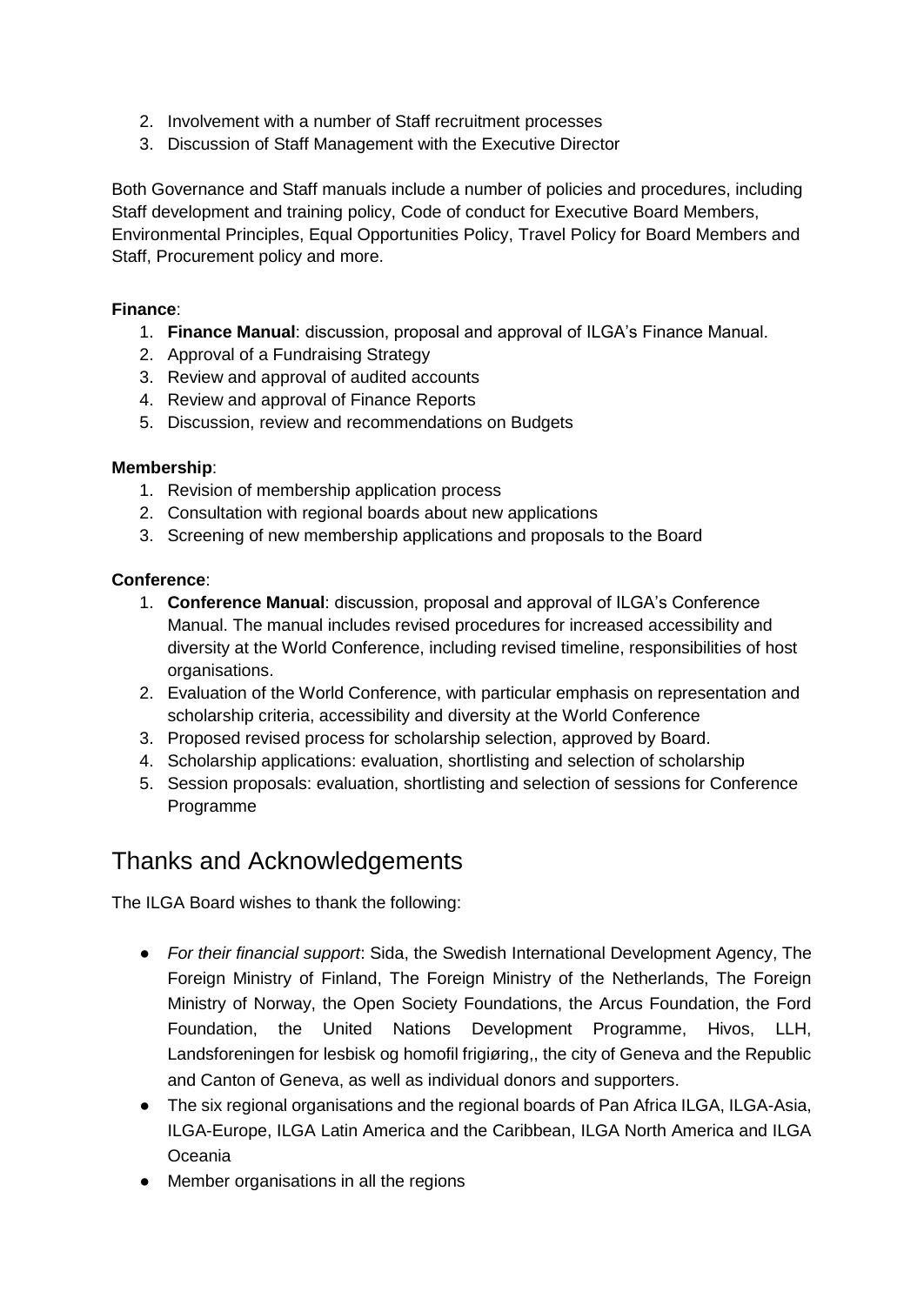● ILGA staff in Geneva and all the staff members in the regions for their unwavering commitment and professional work that continues to sustain the regional organisations as well as the world organisation.

# What does the future hold?

During the last two years, the Board prioritised the development and strengthening of ILGA's internal organisation capacity by focusing on governance policies and procedures. A lot has been achieved and with such systems in place, we can focus our attention on the next two years.

We continue to work amidst shifting political trends, legal developments and backlash against many members of our communities. Within these contexts, we will commit to continue to bring the voices of LGBTIQ people to spaces like the UN, to become more representational and intersectional across ILGA's governance and operations.

In the next two years, we will:

- Start a process of consultation with membership in preparation for the next Strategic Plan
- Following an evaluation exercise, the Board will set in motion the development of new programmatic areas for ILGA
- Develop specific policies and positions on priority areas agreed by the Board
- Support the development and implementation of a project to mark ILGA's 40-yearhistory.
- Ensure stronger and more sustainable funding sources
- Increase ILGAs' human resources capacity
- Strengthen ILGA's research capacity, and
- Ensure that ILGA's work at Board and Staff levels become increasingly more intersectional and representative of ILGA's global membership.

# Informe del Consejo Ejecutivo de ILGA, 2015 - 2016

### **Introducción**

Nuestros esfuerzos de promoción continúan cambiando de acuerdo con las tendencias y actitudes cambiantes hacia las personas lesbianas, gays, bisexuales, trans, intersexuales y queer en todo el mundo. Mientras celebramos los logros en algunos países, continuamos siendo testigos de las actitudes de otros, y al comprobar los acontecimientos en algunos países, no podemos ignorar el deterioro de los derechos humanos de los migrantes, los trabajadores del sexo, los pueblos indígenas y las personas de color en los mismos países.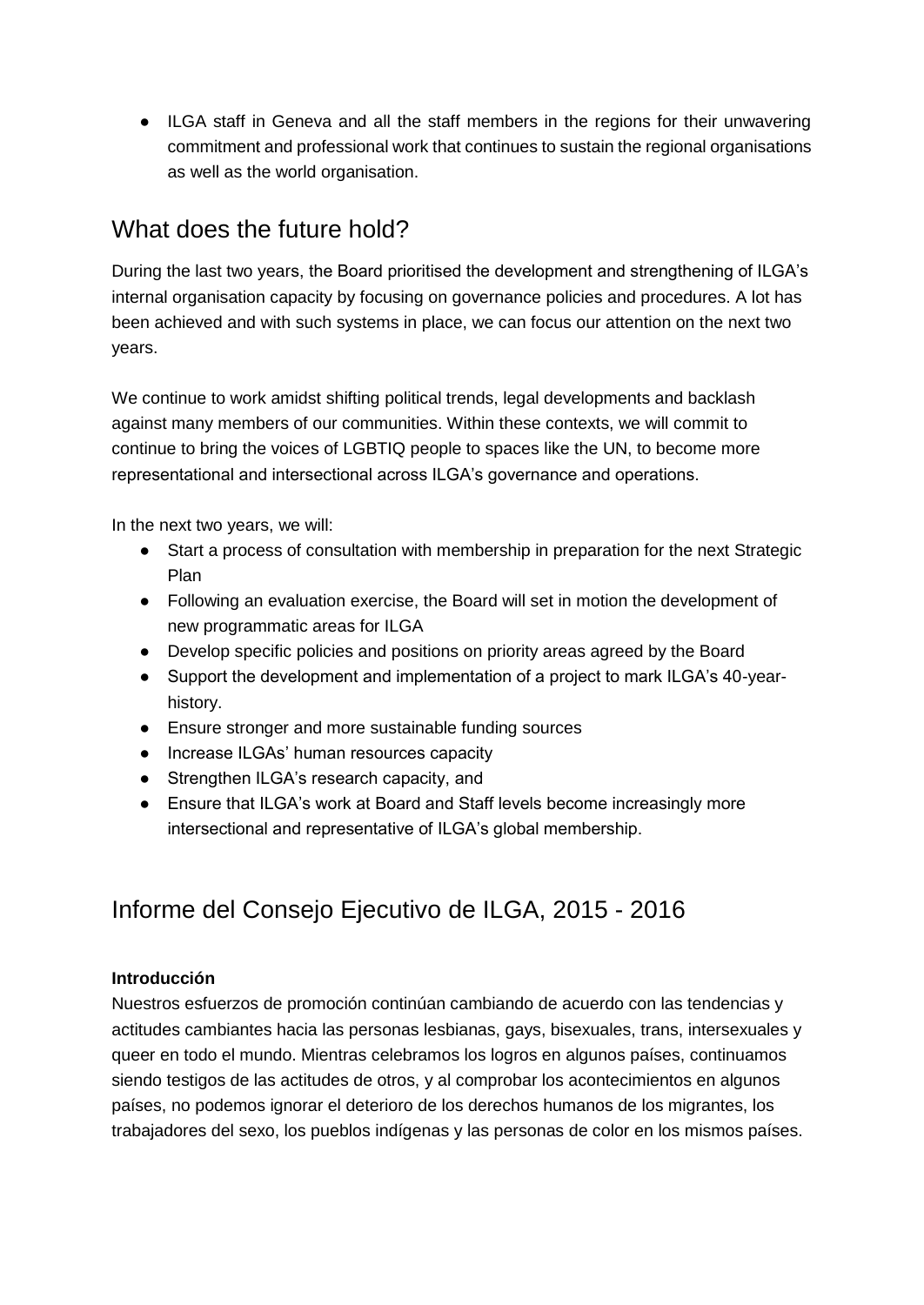#### **Gobernancia**

El Consejo Ejecutivo de ILGA representa a las seis regiones y secretariados de ILGA. Actúa en nombre de ILGA entre las Conferencias Mundiales, orienta a la organización en línea con la visión y misión de ILGA, discute y adopta políticas para reflejar las decisiones tomadas por las Conferencias Mundiales y el Plan Estratégico acordado por los miembros.

La Conferencia Mundial de la ILGA en la Ciudad de México eligió a dos nueves Co-Secretaries Generales, Helen Kennedy (Canadá) y Ruth Baldacchino (Malta), eligiendo así por primera vez a una persona no binaria a la dirección de ILGA.

Las responsabilidades de les Co-Secretaries Generales son asegurar que el Consejo Ejecutivo funcione correctamente de acuerdo con la Constitución y el Reglamento Permanente de la ILGA; Para asegurar que la organización se gestione de manera efectiva mediante la coordinación con el Director Ejecutivo y coordinar con el Consejo para asegurar que las políticas y procedimientos apropiados estén en su lugar; Prestar apoyo y supervisión al Director Ejecutivo; Y para representar a la organización.

Desde la Conferencia Mundial de 2014, el Consejo se reunió en cinco ocasiones:

- 31 de octubre de 2014, Ciudad de México
- 5 8 de marzo de 2015, Nueva York
- 3 6 de septiembre de 2015, Bangkok
- 21 24 de abril de 2016, Johannesburgo
- 25 26 de noviembre de 2016, Bangkok

El Consejo también organizó su trabajo en subcomités, que son responsables de discutir, desarrollar y presentar propuestas relacionadas con la gobernanza al Consejo. Los subcomités son: Gobernanza, Finanzas, Empleo, Membresía y Conferencia.

En el marco del Plan Estratégico, les Co-Secretaries Generales establecieron cuatro metas generales y un plan de trabajo para el Consejo para 2015 y 2016:

● Financiero: trabajar más estrechamente con el Director Ejecutivo para ayudar a lograr recursos financieros y no financieros de base amplia para contribuir a las operaciones y cumplir nuestros tres objetivos estratégicos para 2015 y 2016.

● Responsabilidad del Consejo Ejecutivo: fomentar la plena participación de todos los representantes regionales en el Consejo Mundial, para llevar a cabo eficiente y eficazmente su trabajo de la organización.

● Alianzas y Colaboraciones: mantener relaciones existentes y desarrollar nuevas relaciones con actores / agencias claves a través de sectores que se comprometen a promover la inclusión de LGBTI y los derechos humanos.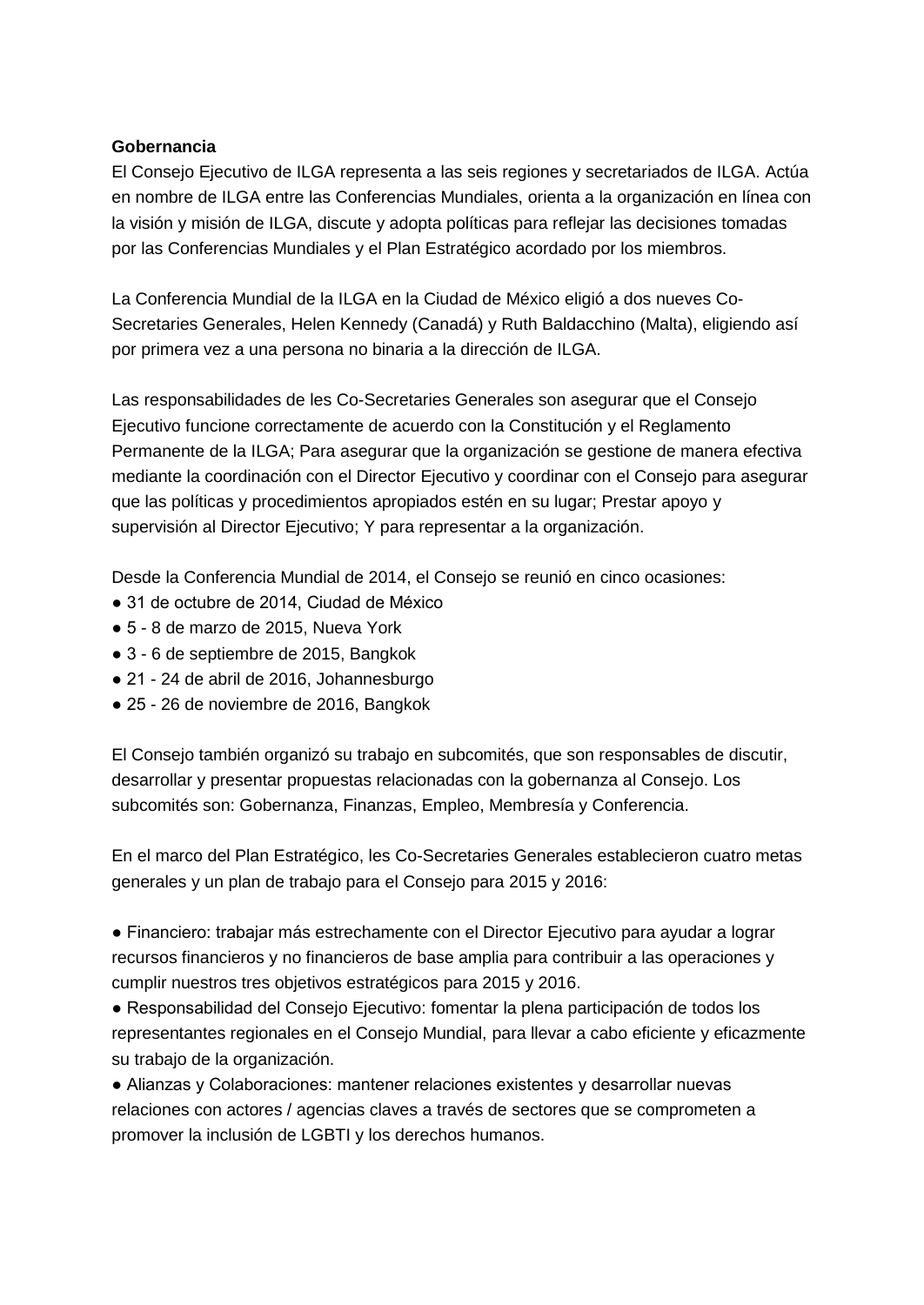■ Gobernanza y Sistemas: asegurar operaciones y gestión eficientes y efectivas.

Trabajo realizado bajo cada objetivo:

● Financiero: se identificaron fondos adicionales para compensar el déficit causado por el cambio de moneda (Francos Suizos / Euro); E identificaron fuentes de financiamiento para tres flujos de programas prioritarios:

○ Intersex, centrándose en la creación de capacidad y trabajando en áreas prioritarias identificadas por personas intersexuales

- Trans, con un enfoque en depathologisation y salud mental
- Bisexual, con un enfoque en la construcción de movimiento

● Responsabilidad del Consejo: se comunica regularmente con cada Consejo Regional; Fortalecimiento de la comunicación y la capacidad del Consejo, mediante actividades de formación y creación de equipos; Y participó en conferencias regionales y eventos temáticos donde fue aplicable.

● Colaboración y colaboración: identificó asociaciones estratégicas y colaboraciones relacionadas con nuestras cuestiones prioritarias y objetivos estratégicos; Involucrados con los organismos / partes interesadas pertinentes;

● Gobernanza y Sistemas: en colaboración con el Director Ejecutivo, desarrolló sistemas de seguimiento de toda la información operacional pertinente; Y en colaboración con el Consejo y el Director Ejecutivo, desarrolló sistemas sostenibles que harán a la ILGA más verde y más accesible.

### **Plan estratégico**

El liderazgo y la toma de decisiones del Consejo y los programas y actividades de la oficina giran en torno al Plan Estratégico 2014-2018 y sus tres objetivos estratégicos. El informe de la Oficina destaca el trabajo realizado en relación con cada objetivo.

La mudanza de ILGA a Ginebra significó que el Programa y las actividades de la Organización se han incrementado. ILGA ha apoyado a más activistas para que vayan a Ginebra para el Examen Periódico Universal de su país respectivo y para coordinar con otras ONGs de derechos humanos que trabajan sobre los derechos LGBTI en este contexto. Como la única federación global de organizaciones LGBTI, ILGA utiliza su estatus ECOSOC y acceso a la ONU para aumentar la visibilidad y protección de personas LGBTI en diversos foros de la ONU. ILGA ha intensificado su trabajo con los Órganos de Tratamiento, además de utilizar el Examen Periódico Universal de los Estados miembros de la ONU como una herramienta efectiva de promoción.

El Consejo discutió y acordó apoyar y dirigir una convocatoria para que el Consejo de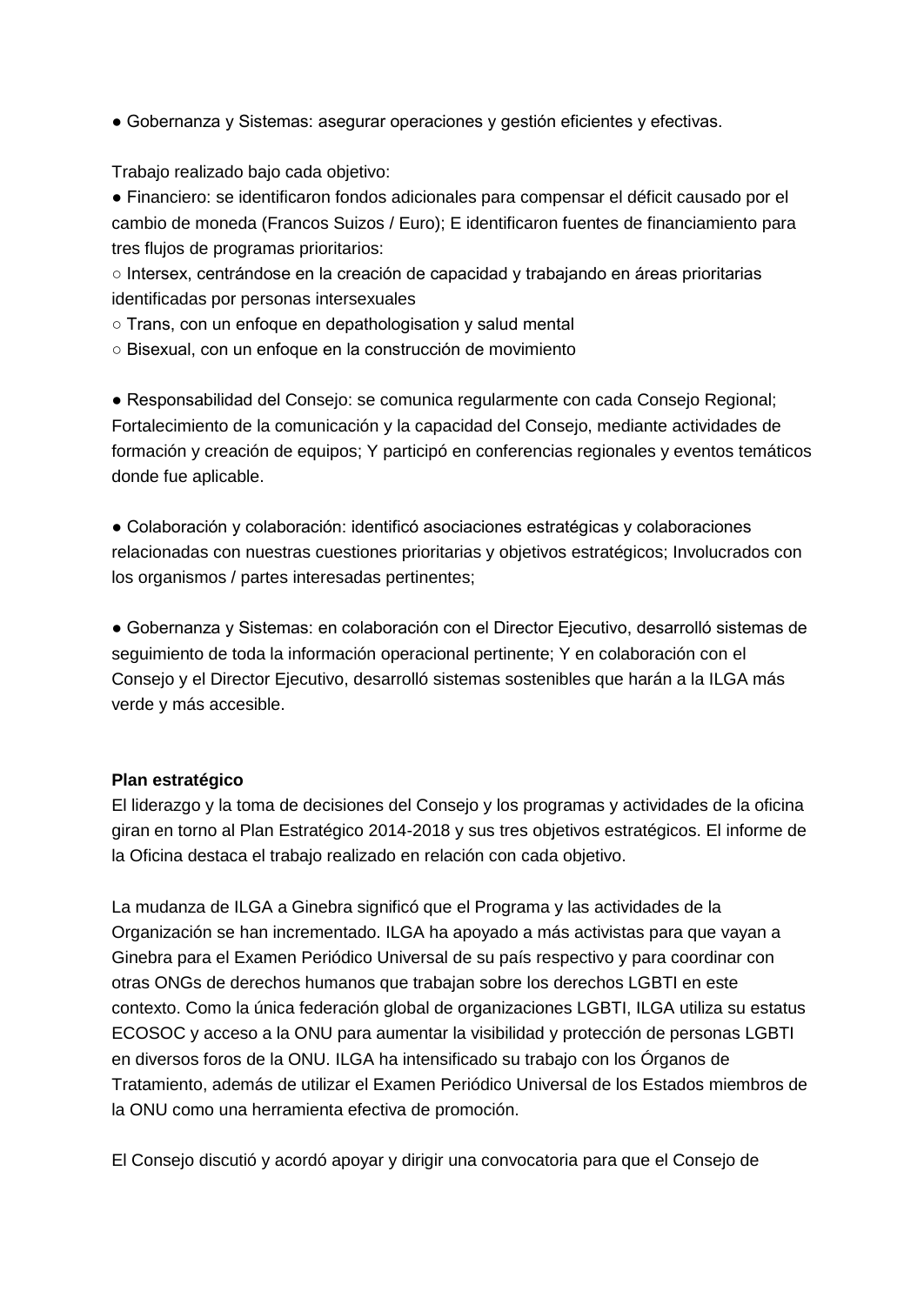Derechos Humanos de las Naciones Unidas establezca un Procedimiento Especial de la SOGI, que incluye el establecimiento de un Relator Especial. El Consejo también acordó que seguirá trabajando en las lagunas existentes en relación con los derechos sexuales y los derechos humanos intersexuales. El Consejo continuó apoyando la Estrategia de las Naciones Unidas de la ILGA y aprobando el fortalecimiento del equipo del personal de la ONU. Los miembros del Consejo representaron a la ILGA en una serie de actividades relacionadas con las Naciones Unidas y eventos paralelos y continuaron colaborando con sus miembros y asociados para intensificar los esfuerzos de promoción dentro de los diferentes mecanismos de las Naciones Unidas.

Junto con el Informe de Homofobia de Estado, la decisión de embarcarse en la Encuesta Global ILGA / RIWI ha continuado afirmando la importancia de la posición de ILGA cuando se trata de la representación de los derechos LGBTI a nivel global. El contenido del informe Homofobia Patrocinado por el Estado se amplió en términos de las cuestiones cubiertas y se proporcionó información más detallada. Además, el creciente interés y capacidad de tratar los datos relacionados con las personas LGBTI a nivel mundial ha llevado a ILGA a cooperar en un proyecto sobre un Índice global de inclusión LGBTI promovido por el Programa de las Naciones Unidas para el Desarrollo. Como se menciona en el Informe de la Oficina de la ILGA, la participación de ILGA en el consorcio de ONGs que apoya la iniciativa financiada por la UE ProtectDefenders.eu ofrece por primera vez a la ILGA mecanismos y herramientas concretos para ayudar y apoyar a los defensores de los derechos humanos LGBTI en dificultad y / peligro.

En 2014, los Co-Secretarios Generales establecieron las cuestiones prioritarias para los dos años, en consonancia con el Objetivo Estratégico 2, que son: la pobreza y la falta de vivienda, la discapacidad, la salud mental y la violencia, el acoso y la lucha contra la discriminación, (Asegurando la representación y la concientización): jóvenes, intersexuales, bisexuales y trans. Estas áreas de enfoque fueron representadas a través de la participación y representación en los espacios relevantes (conferencias, seminarios e invitados como oradores), y en las discusiones del Directorio en relación con las políticas y otras decisiones organizativas.

Además, durante los últimos dos años, el Consejo aumentó su enfoque en el fortalecimiento de la capacidad de ILGA. A continuación se presenta una visión general del trabajo realizado por los diferentes subcomités del Consejo, que fue aprobado por el Consejo en 2015 y 2016.

Entrenamiento del consejo:

1. Inducción a los nuevos miembros del Consejo elegidos durante los dos años, incluidos los miembros del Consejo regional y el personal regional

2. Formación contra el racismo y la lucha contra la opresión a todos los miembros del Consejo Ejecutivo

3. Actividades de creación de equipos con el objetivo de fortalecer la comunicación dentro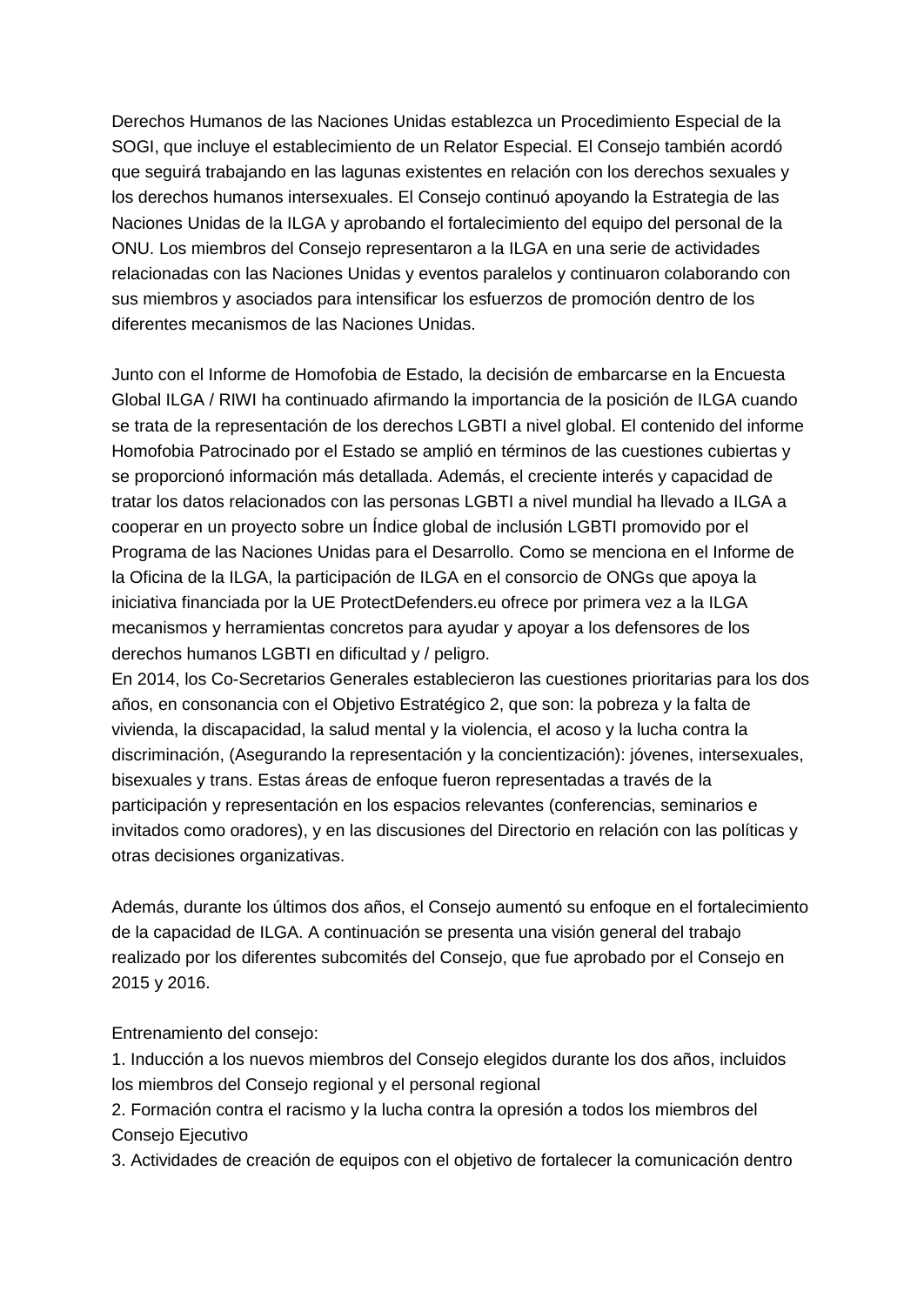### del Consejo

#### **Regiones:**

1. El Director Ejecutivo de ILGA, los coordinadores regionales / directores de ILGA LAC, ILGA Pan-Africa, ILGA Asia e ILGA-Europa organizaron una reunión y capacitación de dos días, paralelamente a la reunión del Consejo en Johannesburgo. Esta fue una oportunidad para que el Consejo de ILGA conociera a algunos de los funcionarios regionales y aprendiera más sobre los programas y oficinas regionales

2. Participación de les Co-Secretaries Generales en las conferencias regionales (conferencia ILGA-Asia en Taipei, conferencias ILGA-Europa en Atenas y Nicosia, conferencia ILGA Pan Africa en Johannesburgo y conferencia ILGA Oceania en Wellington) y apoyo a Consejos regionales en términos de gobernanza y desarrollo organizacional

### **Gobernancia**:

1. Manual de Gobernabilidad: discusión, propuesta y aprobación del Manual de Gobernabilidad de ILGA

2. Revisión de todos los reglamentos y presentación de propuestas a la Conferencia Mundial

3. Revisión y discusión de la Constitución de la ILGA y presentación de propuestas a la Conferencia Mundial

### **Empleo**:

- 1. Manual del personal: discusión, propuesta y aprobación del Manual del personal de ILGA
- 2. Participación en varios procesos de contratación del personal
- 3. Discusión de la gestión del personal con el Director Ejecutivo

Los manuales de gobierno y personal incluyen una serie de políticas y procedimientos, incluyendo la política de desarrollo y capacitación del personal, el Código de conducta para les miembres del Consejo Ejecutivo, los Principios Ambientales, la Política de Igualdad de Oportunidades,

### Finanzas:

- 1. Manual de Finanzas: discusión, propuesta y aprobación del Manual de Finanzas de ILGA.
- 2. Aprobación de una estrategia de recaudación de fondos
- 3. Revisión y aprobación de las cuentas auditadas
- 4. Examen y aprobación de los informes financieros
- 5. Debate, examen y recomendaciones sobre los presupuestos

#### Afiliación:

- 1. Revisión del proceso de solicitud de membresía
- 2. Consulta con los consejos regionales sobre nuevas aplicaciones
- 3. Proyección de nuevas solicitudes de membresía y propuestas al Consejo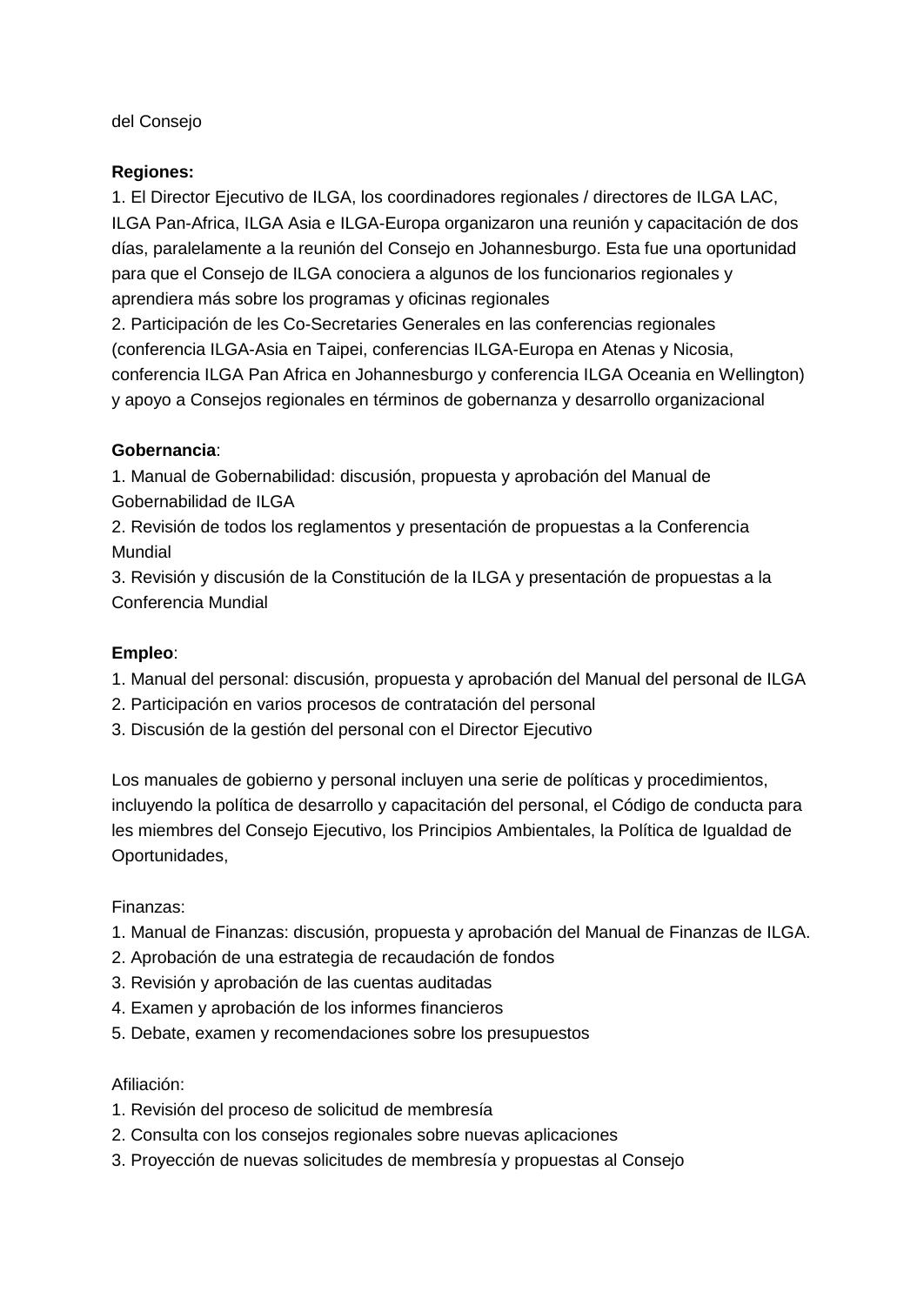Conferencia:

1. Manual de la Conferencia: discusión, propuesta y aprobación del Manual de la Conferencia de la ILGA. El manual incluye procedimientos revisados para aumentar la accesibilidad y la diversidad en la Conferencia Mundial, incluyendo el cronograma revisado, las responsabilidades de las organizaciones anfitrionas.

2. Evaluación de la Conferencia Mundial, con especial énfasis en los criterios de representación y becas, accesibilidad y diversidad en la Conferencia Mundial

3. Proceso revisado propuesto para la selección de becas, aprobado por el Consejo Directivo.

4. Solicitud de becas: evaluación, selección y selección de becas

5. Propuestas de la sesión: evaluación, selección y selección de las sesiones del Programa de la Conferencia

### **Agradecimientos**

El Consejo de ILGA desea agradecer los siguientes:

● Por su apoyo financiero: Sida, la Agencia Sueca de Desarrollo Internacional, el Ministerio de Relaciones Exteriores de Finlandia, el Ministerio de Relaciones Exteriores de los Países Bajos, el Ministerio de Relaciones Exteriores de Noruega, las Fundaciones de Open Society, la Fundación Arcus, la Fundación Ford, La ciudad de Ginebra y la República y Cantón de Ginebra, así como donantes individuales y partidarios.

● Las seis organizaciones regionales y los consejos regionales de Pan Africa ILGA, ILGA-Asia, ILGA-Europa, ILGALAC, ILGA Norteamérica e ILGA Oceanía

● Organizaciones miembras en todas las regiones

● El personal de ILGA en Ginebra y todos los miembros del personal en las regiones por su compromiso inquebrantable y su trabajo profesional que continúa sosteniendo a las organizaciones regionales así como a la organización mundial.

### **¿Qué depara el futuro?**

Durante los dos últimos años, el Consejo priorizó el desarrollo y fortalecimiento de la capacidad de organización interna de ILGA centrándose en las políticas y procedimientos de gobierno. Se ha logrado mucho y con estos sistemas en marcha, podemos centrar nuestra atención en los próximos dos años.

Continuamos trabajando en medio de las cambiantes tendencias políticas, desarrollos legales y reacción contra muchos miembros de nuestras comunidades. Dentro de estos contextos, nos comprometemos a continuar llevando las voces de las personas LGBTIQ a espacios como la ONU, para que se vuelvan más representacionales e interseccionales a través de la gobernanza y las operaciones de ILGA.

En los próximos dos años, vamos a: